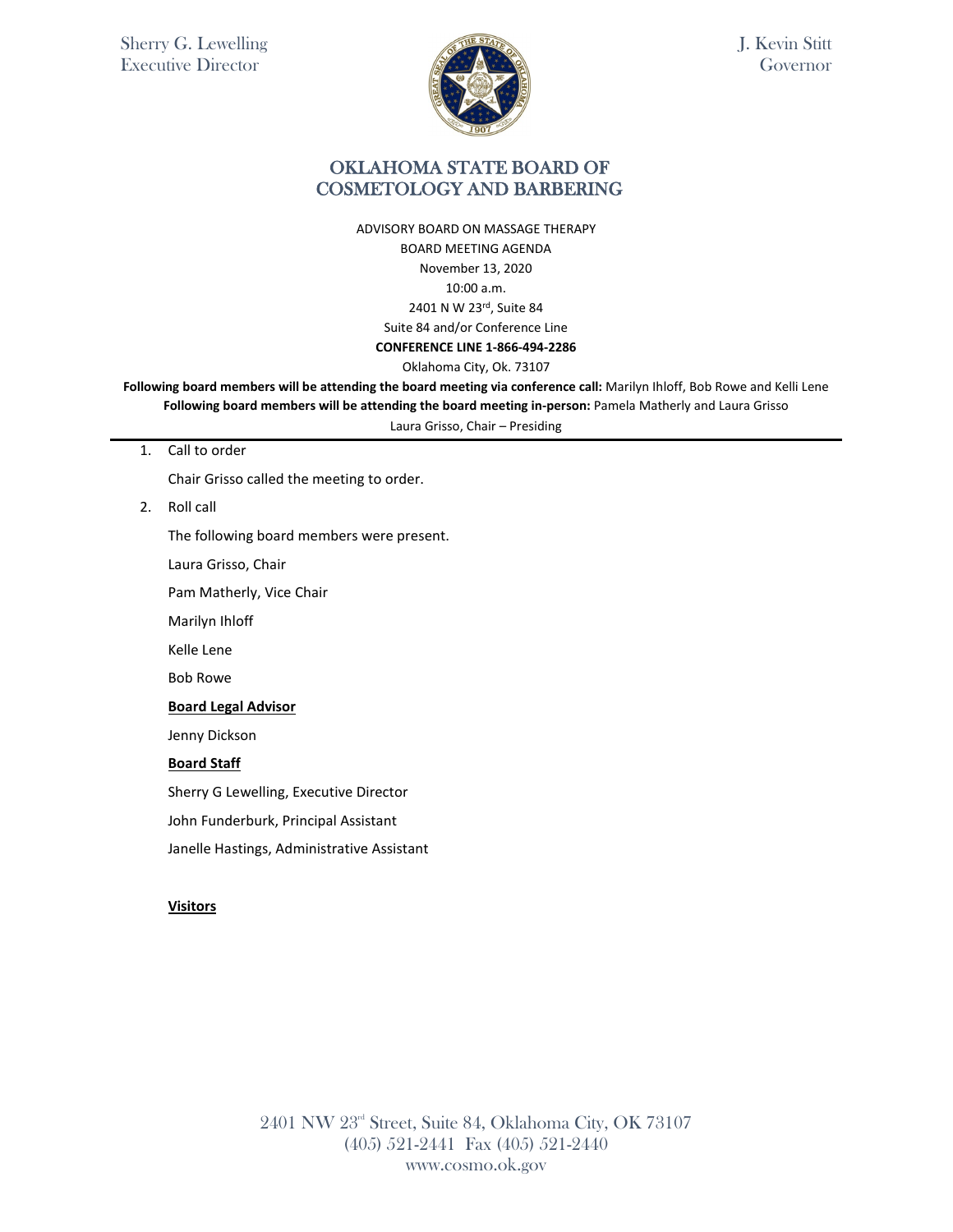

J. Kevin Stitt Governor

## OKLAHOMA STATE BOARD OF COSMETOLOGY AND BARBERING

3. Statement of Compliance with the Open Meeting Act.

Chair Grisso verified that the agenda had been properly posted and agenda-ized.

4. Public comment- Opportunity for the board to receive public comments. Each speaker is limited to three minutes. The Board cannot respond to or discuss public comments regarding matters not on today's agenda.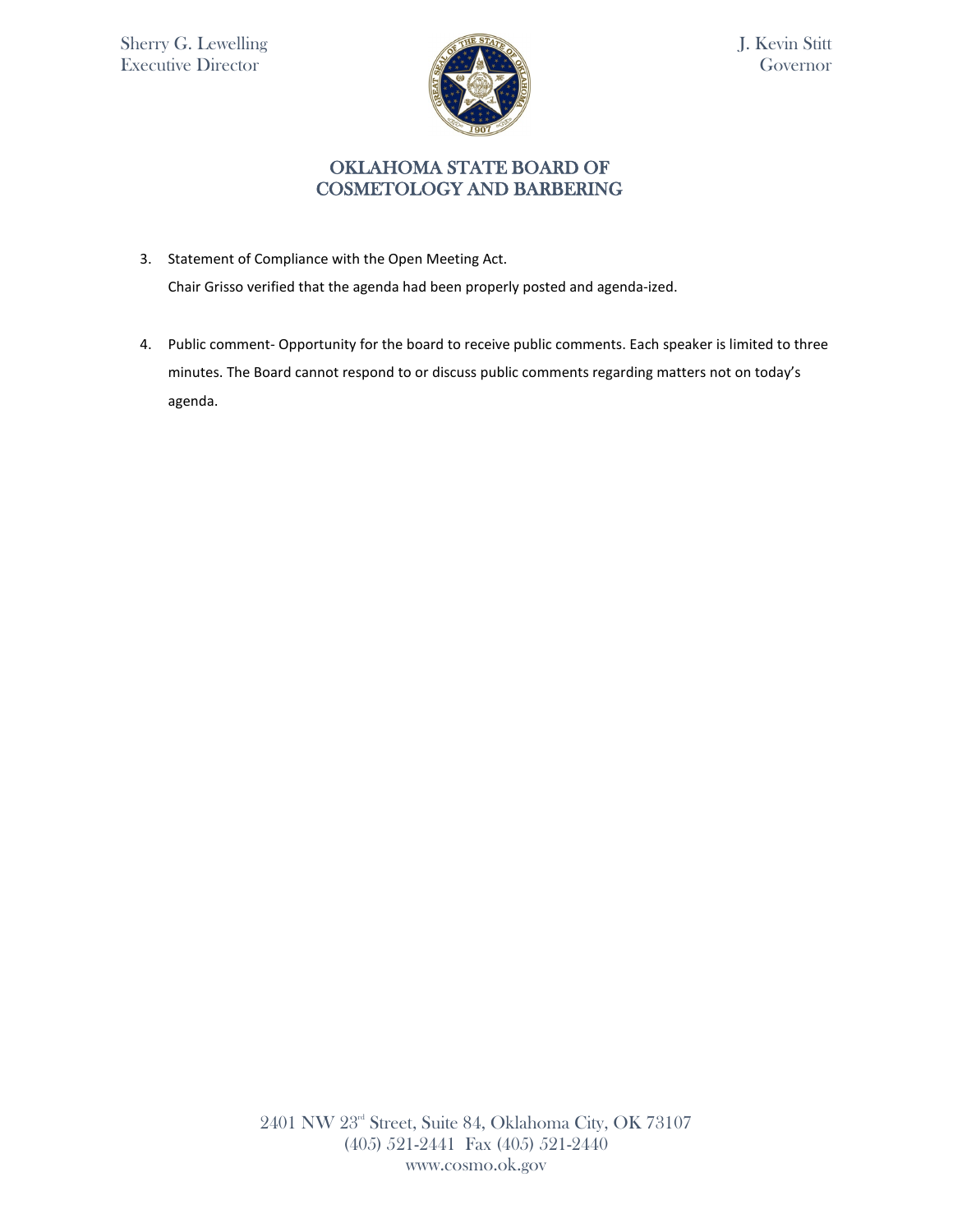

J. Kevin Stitt Governor

# OKLAHOMA STATE BOARD OF COSMETOLOGY AND BARBERING

5. Director's Report – Sherry G. Lewelling COVID-19 Update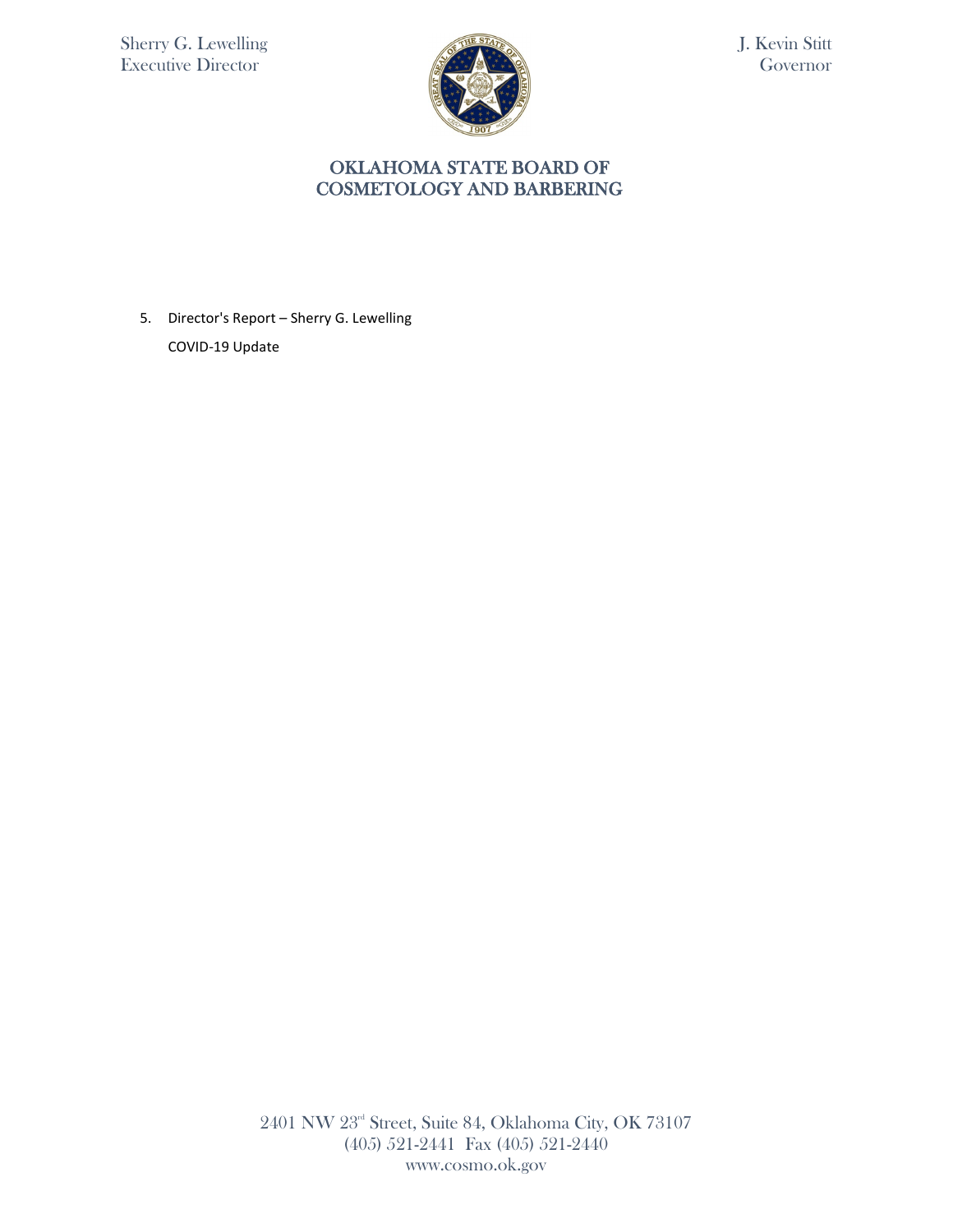

J. Kevin Stitt Governor

# OKLAHOMA STATE BOARD OF COSMETOLOGY AND BARBERING

6. ABMT Survey Committee Report – Laura Grisso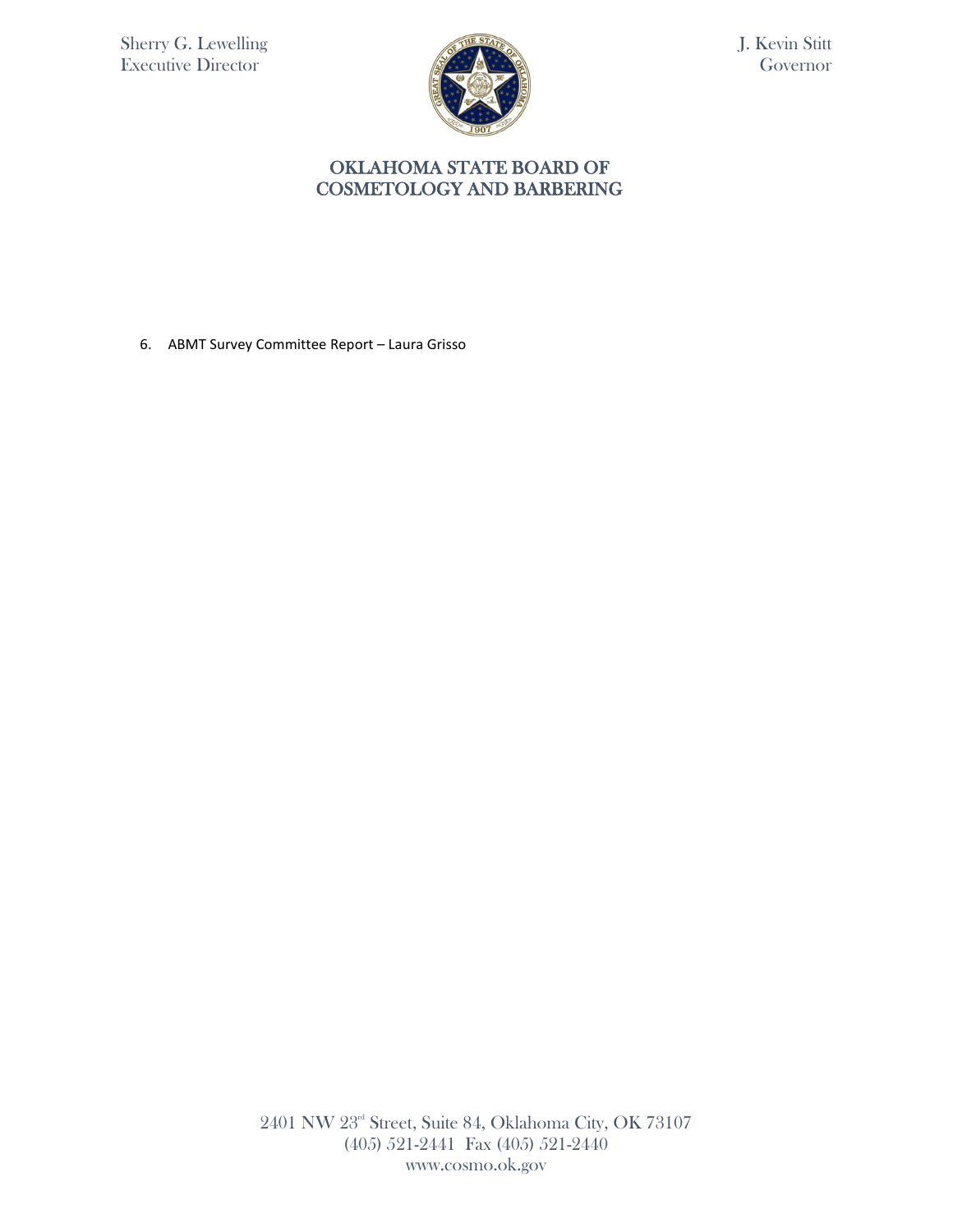

J. Kevin Stitt Governor

## OKLAHOMA STATE BOARD OF COSMETOLOGY AND BARBERING

7. Discussion and possible action to create FAQ on website from comments received from establishment licensure survey.

 $1<sup>st</sup>$ 

2nd

A motion was made by and seconded by to create FAQ on website

Pam Matherly, Vice Chair

Marilyn Ihloff

Kelle Lene

Bob Rowe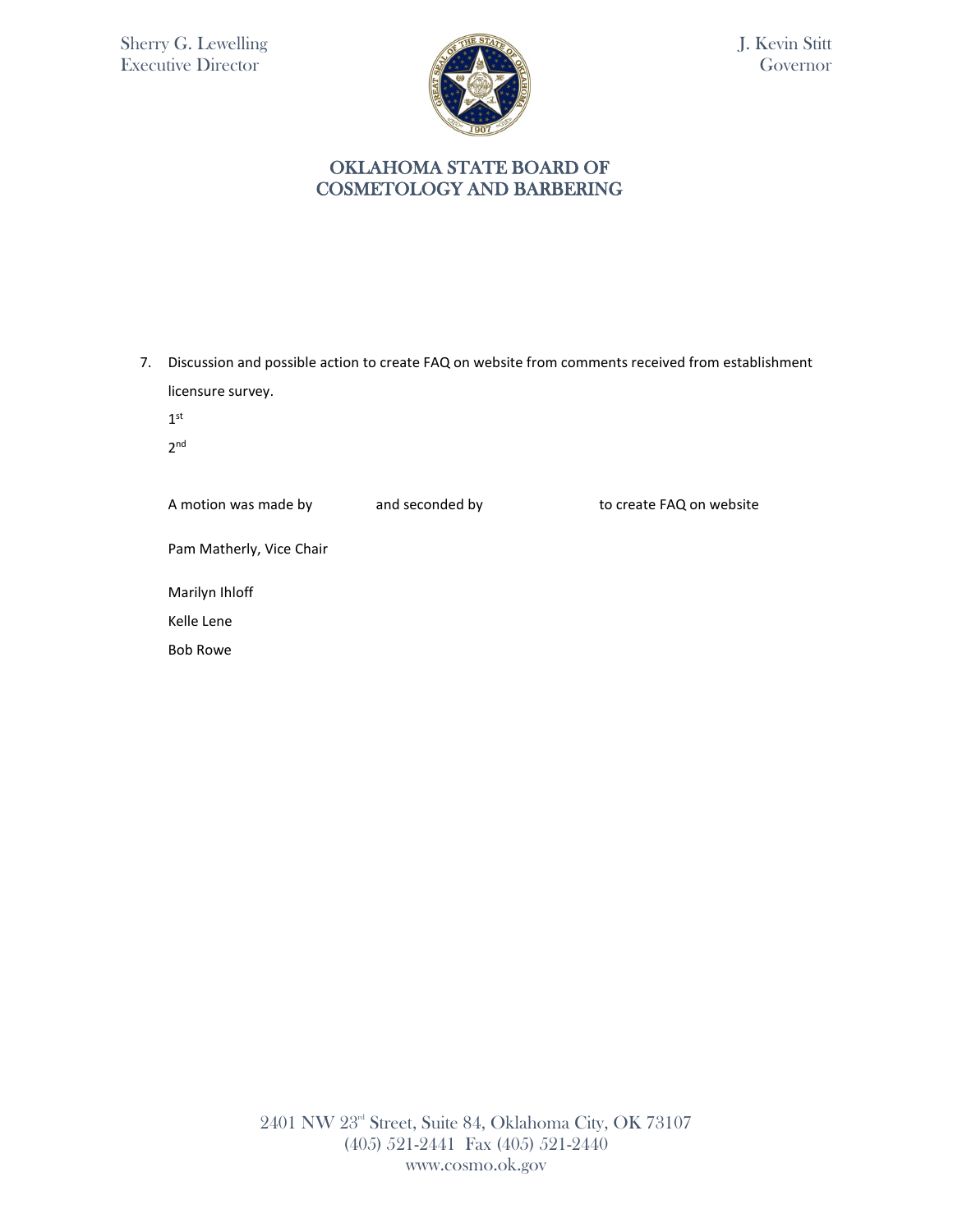

J. Kevin Stitt Governor

## OKLAHOMA STATE BOARD OF COSMETOLOGY AND BARBERING

8. Discussion and possible action on amending or submitting legislation.

 $\mathbf{1}^{\text{st}}$ 

2nd

A motion was made by and seconded by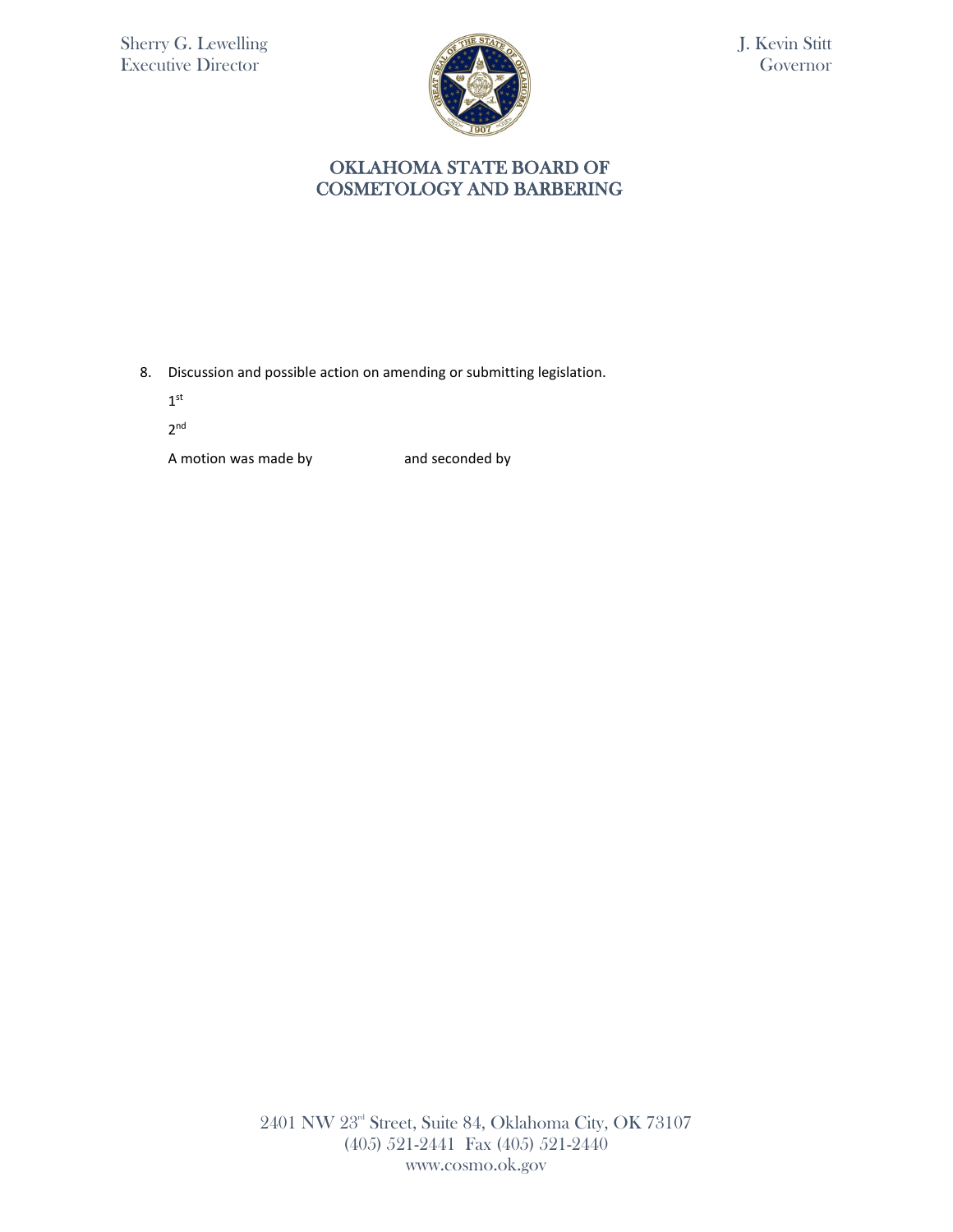

J. Kevin Stitt Governor

## OKLAHOMA STATE BOARD OF COSMETOLOGY AND BARBERING

9. Discussion and possible action to approve or disapprove the establishment of regularly scheduled ABMT meetings in 2021, every other month on the third Thursday of the month at 10:00 am 2021 Dates would be as follows:

> February 18<sup>th</sup> April 15<sup>th</sup> June 17<sup>th</sup> August 19th October 21st December 16<sup>th</sup>

 $1<sup>st</sup>$ 2nd

A motion was made by example and seconded by the approve the establishment of regularly scheduled ABMT meetings in 2021, every other month on the third Thursday of the month at 10:00 am